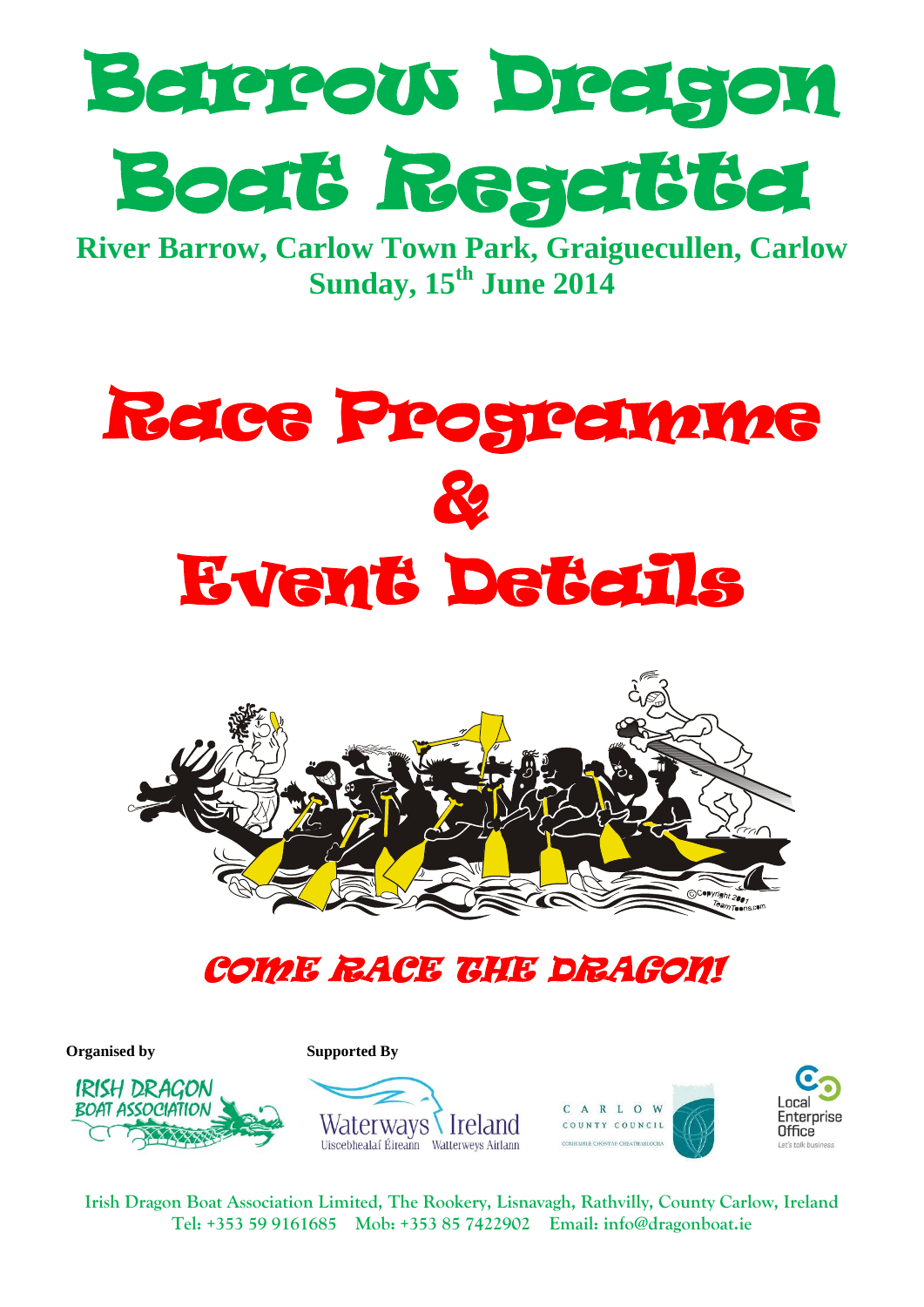### Information Summary

| <b>Race Venue:</b>                    | River Barrow, Carlow Town Park, Graiguecullen, Co. Carlow                                                                                                                                                                                                                                                                                       |                                                                                                                                                                                                     |  |
|---------------------------------------|-------------------------------------------------------------------------------------------------------------------------------------------------------------------------------------------------------------------------------------------------------------------------------------------------------------------------------------------------|-----------------------------------------------------------------------------------------------------------------------------------------------------------------------------------------------------|--|
| <b>Directions:</b>                    | See attached map. Sat. Nav. Coordinates 52.838191, -6.933698 for the car park off<br>Centaur Street.                                                                                                                                                                                                                                            |                                                                                                                                                                                                     |  |
| <b>Parking:</b>                       | Free parking is available at Carlow Town Park (40 spaces) and a further 170 spaces<br>in the car park off Centaur Street on the opposite side of the river. The Park is<br>accessible via a foot bridge from the main car park.                                                                                                                 |                                                                                                                                                                                                     |  |
| <b>Course:</b>                        | The racing course is on the river over a distance of approx. 200m. The start $\&$<br>finish will be marked on & off the water. All starts will be free standing starts.                                                                                                                                                                         |                                                                                                                                                                                                     |  |
| <b>Timings:</b>                       | <b>Crew Managers Meeting</b><br><b>Crew Briefings Commence</b><br><b>First Race</b><br><b>Last Race</b><br>Prize Giving                                                                                                                                                                                                                         | $10.00$ hrs sharp<br>10.15 hrs<br>11.00 hrs<br>15.30 hrs<br>15.45 hrs<br>ALL CREWS ARE TO BE ON SITE AT LEAST 1 HOUR BEFORE THEIR<br><b>FIRST RACE START TIME TO ALLOW FOR THE SAFETY BRIEFING.</b> |  |
| <b>Rules of Racing:</b>               | The races will be conducted under the IDBA Racing Rules and Regulations,<br>extracts from which are contained in this programme and other conditions as<br>published in this programme. A minimum of 12 paddlers and a maximum of 16<br>paddlers per boat, plus drummer are permitted.                                                          |                                                                                                                                                                                                     |  |
| <b>Prizes Awarded:</b>                | Prizes will be awarded for:<br>$\bullet$ 1 <sup>st</sup> , 2 <sup>nd</sup> , 3 <sup>rd</sup> Place Overall<br>$\bullet$ 1 <sup>st</sup> U18s Crew<br><b>Best Fancy Dressed Team</b><br>$\bullet$                                                                                                                                                |                                                                                                                                                                                                     |  |
| <b>Facilities:</b>                    | be provided.                                                                                                                                                                                                                                                                                                                                    | There are no changing facilities available at the Carlow Town Park; but toilets will                                                                                                                |  |
| <b>What to Wear:</b>                  | T-shirt/thermal, shorts/tracksuit, soft soled shoes, waterproof (only if really cold).<br>It is recommended to bring a spare set of clothes as the novice paddler has a<br>tendency to splash more. Denim jeans are not allowed to be worn whilst racing in<br>the boat. Buoyancy aids will be provided and are to be worn by all participants. |                                                                                                                                                                                                     |  |
| <b>Catering:</b>                      | A food and beverage stand will available in the Park.<br>Barbeques are not allowed in the park.                                                                                                                                                                                                                                                 |                                                                                                                                                                                                     |  |
| <b>Safety:</b>                        | No ALCOHOL or DRUGS are to be consumed until racing has finished.<br>Medical conditions which may be brought on through exercise should be advised to<br>the boat helm each time you race.                                                                                                                                                      |                                                                                                                                                                                                     |  |
| <b>Race Day</b><br><b>Contact No:</b> | 085 7422902 (Julie Doyle)                                                                                                                                                                                                                                                                                                                       |                                                                                                                                                                                                     |  |

**IRISH DRAGON**<br>BOAT ASSOCIATION **OKKKRAS** 





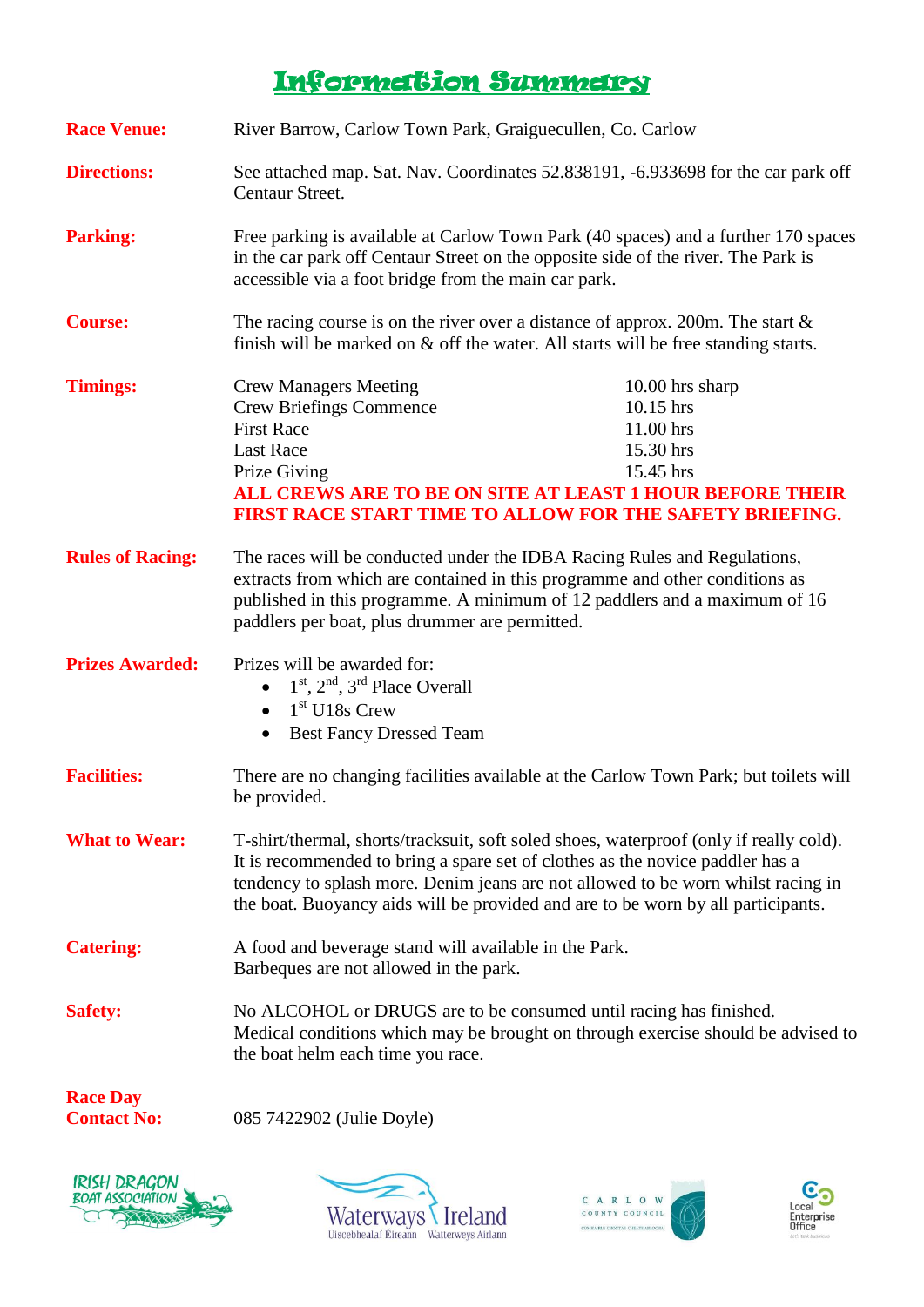## Competing Crews

|     | <b>Crew Name</b>                           | <b>Representing</b>                             | <b>Crew Manager</b>     |
|-----|--------------------------------------------|-------------------------------------------------|-------------------------|
| 1)  | Ardscoil Adventurers                       | Ardscoil na Trionoide (U18s)                    | John McCormack          |
| 2)  | <b>Carlow Dragons</b>                      | Carlow Dragon Boat Club                         | Anita Comerford         |
| 3)  |                                            | Carlow Friends & Family Carlow Dragon Boat Club | <b>Jim Hughes</b>       |
| 4)  | Dublin Vikings                             | Viking Dragon Boat Team                         | Ian Rodgerson           |
| 5)  | Fit Club 24                                | Fit Club 24                                     | Sarah Fahy              |
| 6)  | <b>Kendra Warriors</b>                     | Kendra Civil Engineering Ltd.                   | Dan Curtis              |
| 7)  | <b>Liquorice Allsorts</b>                  | Themselves (U18s)                               |                         |
| 8)  | <b>Plurabelle Paddlers</b>                 | <b>Plurabelle Paddlers</b>                      | Marian O'Dea            |
| 9   | <b>Suir Dragon Paddlers</b>                | Suir Dragon Paddlers - CRC                      | Tino Fiuza-Castineira   |
| 10) | <b>Waterford Dragon</b><br><b>Warriors</b> | <b>Waterford Dragon Warriors</b>                | <b>Marcella Sweeney</b> |







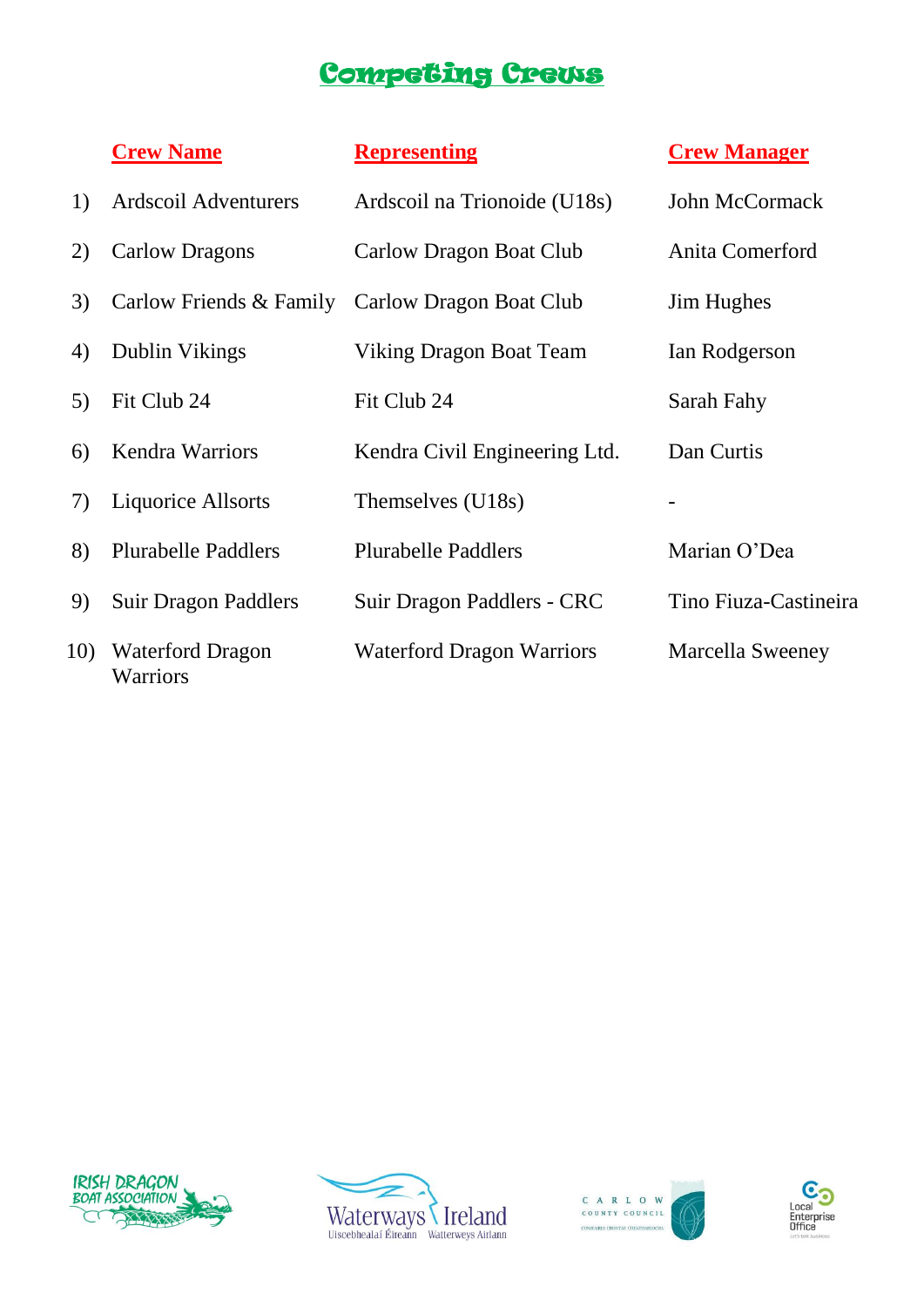# Beterow Dregon Boat Regatte

## **River Barrow, Carlow Town Park, Graiguecullen, Carlow Sunday, 15th June 2014**

|               | Lane 1                    | Lane 2                           | Lane 3                     |
|---------------|---------------------------|----------------------------------|----------------------------|
| <b>ROUND1</b> |                           |                                  |                            |
| Race 1        | <b>Carlow Dragons</b>     | <b>Suir Dragon Paddlers</b>      | <b>Kendra Warriors</b>     |
| 11.00         |                           |                                  |                            |
|               |                           |                                  |                            |
| Race 2        | <b>Liquorice Allsorts</b> | Fit Club 24                      | <b>Plurabelle Paddlers</b> |
| 11.20         |                           |                                  |                            |
|               |                           |                                  |                            |
| Race 3        | Dublin Vikings            | <b>Waterford Dragon Warriors</b> |                            |
| 11.40         |                           |                                  |                            |
|               |                           |                                  |                            |
| Race 4        | Carlow Friends & Family   |                                  | Ardscoil Adventurers       |
| 12.00         |                           |                                  |                            |

#### **ROUND 2**

| Race 5 | <b>Kendra Warriors</b>           | <b>Liquorice Allsorts</b> |                         |
|--------|----------------------------------|---------------------------|-------------------------|
| 12.20  |                                  |                           |                         |
|        |                                  |                           |                         |
| Race 6 | <b>Waterford Dragon Warriors</b> | <b>Carlow Dragons</b>     | Fit Club 24             |
| 12.40  |                                  |                           |                         |
|        |                                  |                           |                         |
| Race 7 |                                  | Dublin Vikings            | Carlow Friends & Family |
| 13.00  |                                  |                           |                         |

| Race 8 | <b>Plurabelle Paddlers</b> | Ardscoil Adventurers | <b>Suir Dragon Paddlers</b> |
|--------|----------------------------|----------------------|-----------------------------|
| 13.20  |                            |                      |                             |

#### **LUNCH BREAK**

#### **ROUND 3**

| Race 9 | Ardscoil Adventurers | <b>Kendra Warriors</b> | <b>Waterford Dragon Warriors</b> |
|--------|----------------------|------------------------|----------------------------------|
| 14.00  |                      |                        |                                  |

| Race 10 | Fit Club 24 | Carlow Friends & Family | Dublin Vikings |
|---------|-------------|-------------------------|----------------|
| 14.20   |             |                         |                |

| Race 11 | <b>Plurabelle Paddlers</b> | <b>Carlow Dragons</b> |
|---------|----------------------------|-----------------------|
| 14.40   |                            |                       |